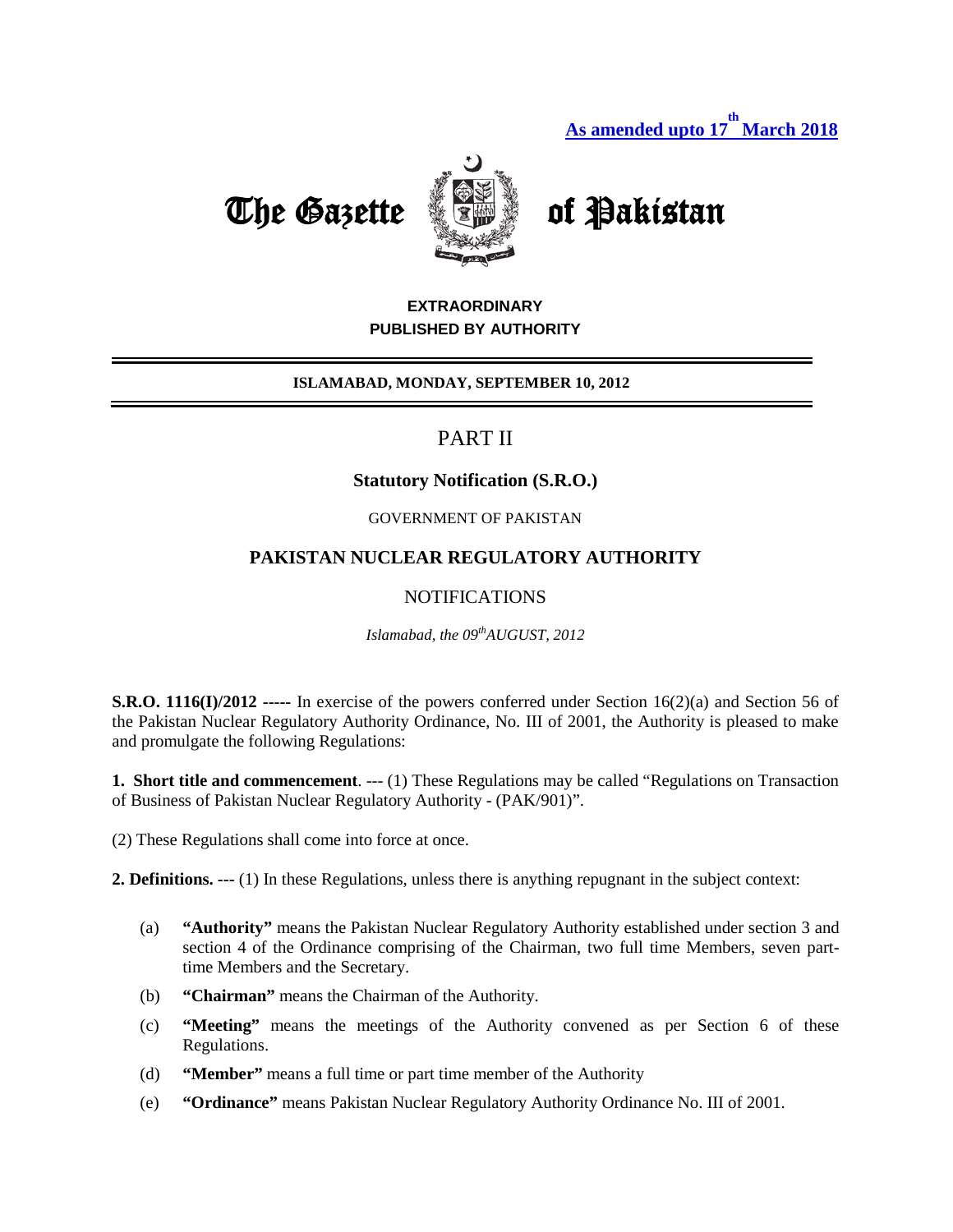(f) **"Secretary"** means the secretary of the Authority

(2) All other words and expressions used in these Regulations but not defined shall have the same meanings as are assigned to them in the Ordinance.

**3**. **Objective. -----** The objectives of these Regulations are to facilitate the transaction of business of the Authority as prescribed by Sections 3(4), 11(2), 12, 13 and 17 of the Ordinance.

**4. Scope**. **-----** The scope of these Regulations is limited to transaction of business of the Authority in a manner consistent with the Ordinance.

**5. Interpretation. ----** If any difficulty arises in giving effect to the provisions of these Regulations or need arises to interpret any term there from, the interpretation made or decision given by the Chairman in this regard for the purpose of removing difficulty or interpretation shall be final.

#### **Chapter I**

(Meetings and Decisions of the Authority)

**6. Meetings of the Authority.** --- (1) The Authority shall have at least two meetings in one calendar year.

(2) The Chairman may call a meeting of the Authority, whenever he deems it necessary.

(3) The meeting may also be called on the requisition of at least two Members. The purpose of the meeting shall clearly be mentioned in the requisition.

(4) The Secretary shall convene the meeting receiving an instruction from the Chairman or a requisition by Members.

**7. Notification of a Meeting.** --- The Secretary shall notify all the Authority Members, the date, time, purpose and venue of a meeting.

**8. Agenda of the Meeting. ---** (1) The Secretary shall prepare the agenda of the meeting which may be circulated amongst all the Members at least five working days before the meeting.

(2) Any Member may propose an issue(s) for inclusion as agenda item.

**9. Quorum of the Meeting.**--The quorum of the meeting shall be five (05) Members with at least two of them full-time or one full time Member and the Chairman.

**10. Conduct of the Meetings.** --- (1) All meetings of the Authority shall be presided over by the Chairman. In case of his absence the senior most full time Member of the Authority shall preside the meeting.

(2) The meetings of the Authority shall only be attended by the Members of the Authority and the Secretary. In case, the Chairman or any Member feels that participation of any expert(s) is necessary for the purpose of advice or otherwise, the Chairman in consultation with other Members may permit him (them) to attend the meeting.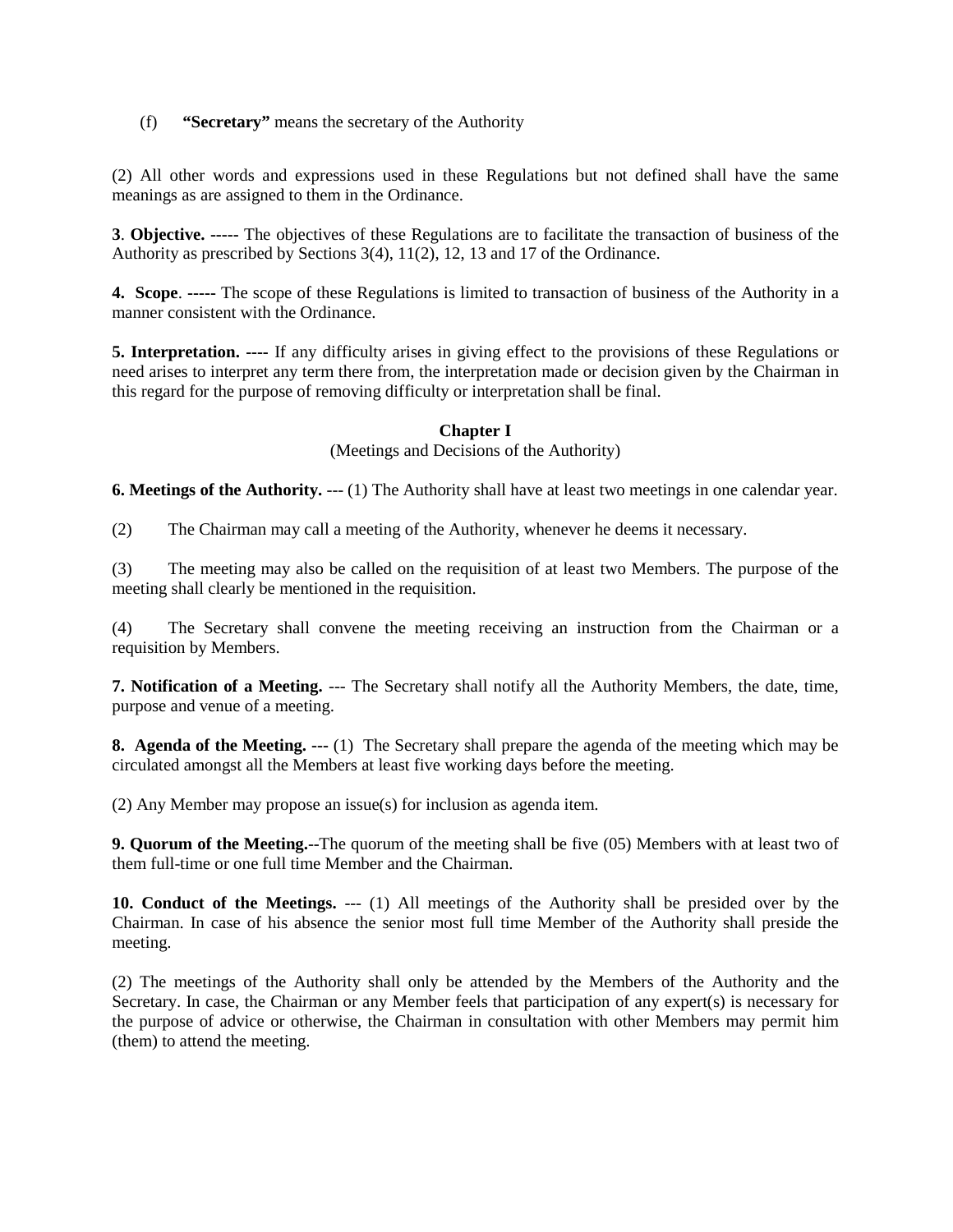**11. Postponement of the Meeting**. --- In case the Chairman desires to postpone any pre-scheduled meeting of the Authority due to unavoidable circumstances, the Secretary shall communicate to all concerned, the next date of the meeting along with the reason of postponement.

**12. Minutes of the Meeting. ---** (1) The Secretary shall be responsible to record the minutes of the meetings, as clearly and precisely as possible.

(2) The Secretary shall invite comments of the Authority before finalizing the draft minutes of the meeting. The final minutes shall be issued by the Secretary after obtaining approval of the Chairman.

**13. Decisions of the Authority .---** (1) The Authority shall take decisions with the approval of majority of the Members present and voting but the person presiding shall not vote except in case of equality of votes.

(2) No Member shall be allowed to cast his vote in a meeting through any of his proxy.

(3) The Chairman may authorize, with justification, an emergent matter to be disposed off through a resolution by circulation.

(4) Any decision of the Authority arrived at in this manner shall have the same validity as a decision taken in a meeting of the Authority and shall require 2/3 majority of the total number of Members of the Authority in order to be valid. A decision on a resolution so taken shall be recorded at the subsequent meeting of the Authority.

#### **Chapter II**

(Secretariat of the Authority)

**14. Establishment of Secretariat. ---** (1) Pursuant to section 13 of the Ordinance, the Authority shall establish a Directorate, at its Headquarters in Islamabad, which shall act as the Secretariat of the Authority. The Secretariat shall be headed by the Secretary who shall be responsible for the following activities, in addition to those assigned by the Chairman from time to time:

- a) to convene meetings of the Authority as and when directed pursuant to section 6 of these Regulations.
- b) to keep record of all the resolutions, decisions, directions, orders, directives and minutes of the meetings of the Authority in proper manner and in chronological order.
- c) to supervise the implementation of all the orders, directions, decision and directives of Authority.
- d) to publish all the official notification and information of the Authority in the manner prescribed in these Regulations
- e) to assist the Authority in coordination of scientific and technical matter and collaboration with other regulatory authorities, educational institutions and other organizations both within the country and abroad and maintain close liaison with ministries and departments of the Government for accomplishment of the Authority's projects and programmes.
- f) to sign, as required, contracts and other legal documents made on behalf of the Authority.

**15. Designation of the Secretary**. --- The Secretary shall be an officer of the Authority of SPS-12 or above for carrying out transaction of business of the Authority as prescribed by section 14 (a) to 14(f) of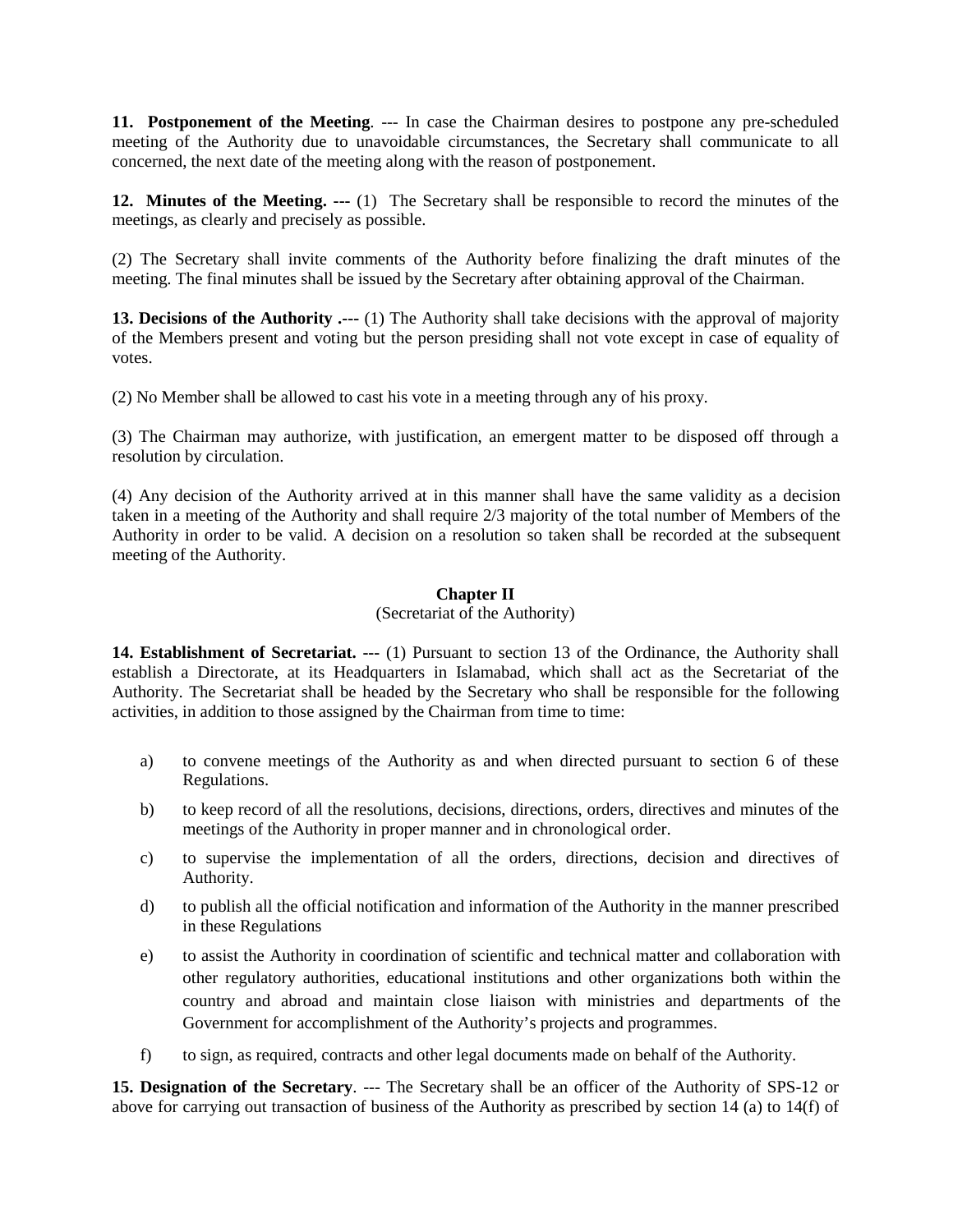these regulations. In the absence or non availability of the Secretary, the Chairman may designate any officer of SPS-11 or above as acting Secretary.

**16. Directives of the Federal Government.**---- (1) The Secretary shall bring into the notice of the Authority all the directives, orders and instructions received from the Federal Government pursuant to section 17 of the Ordinance.

**17. Delegation of Powers. ----** The Authority may, through a general or specific order in writing, delegate any of its power to the Chairman, a Member or an officer of the Authority.

#### **Chapter-3**

#### (Miscellaneous)

**18. Remuneration of part time Members. ---** (1) \*[The part time Members attending the Authority meeting shall receive a fixed remuneration of Rs. 15,000/- per meeting.]

(2) In addition, the part time members shall be entitled to travelling allowance, accommodation charges and daily allowance where applicable, equivalent to those payable to SPS-13/SPS-14.

(3) The members of the committees formed by the Authority to further discuss and resolve any issue raised during its meeting shall get the same remuneration as per sub-section 18(1) above.

#### **Chapter-4**

#### (Advisory Committees)

**19. Constitution of Advisory Committees**. --- (1) Pursuant to Section 14 of the Ordinance, the Authority may constitute as many advisory committees as it deems appropriate from time to time to assist the Authority in performance of its functions from amongst its Members or other professionals who are suitably qualified and experienced.

(2) While constituting the advisory committee the Authority shall fully deliberate the need of such committee and clearly define the terms of reference of that committee in addition to time lines to complete the jobs mentioned in the terms of reference of that committee.

(3) The committee so constituted shall not be considered as a permanent body of the Authority.

**20. Remuneration of the Advisory Committee.** --- The members of the advisory committees shall get the same remuneration as per sub-section 18 (1) of these regulations.

**21. Composition of the Advisory Committee. ---** (1) The advisory committees shall not comprise of more than five members one of which shall be designated by the Authority as the Chairman of that committee.

(2) The chairman of an advisory committee shall be responsible to submit the periodical and final reports to the Authority with regards to the tasks assigned to it and for which that committee is constituted.

(3) The Authority shall have powers to extend alter or change the terms of reference of any of the advisory committee(s).

\_\_\_\_\_\_\_\_\_\_\_\_\_\_\_\_\_\_\_\_\_\_

<sup>\*</sup> Amended vide S.R.O. 563(I)/2018 dated March 17, 2018.